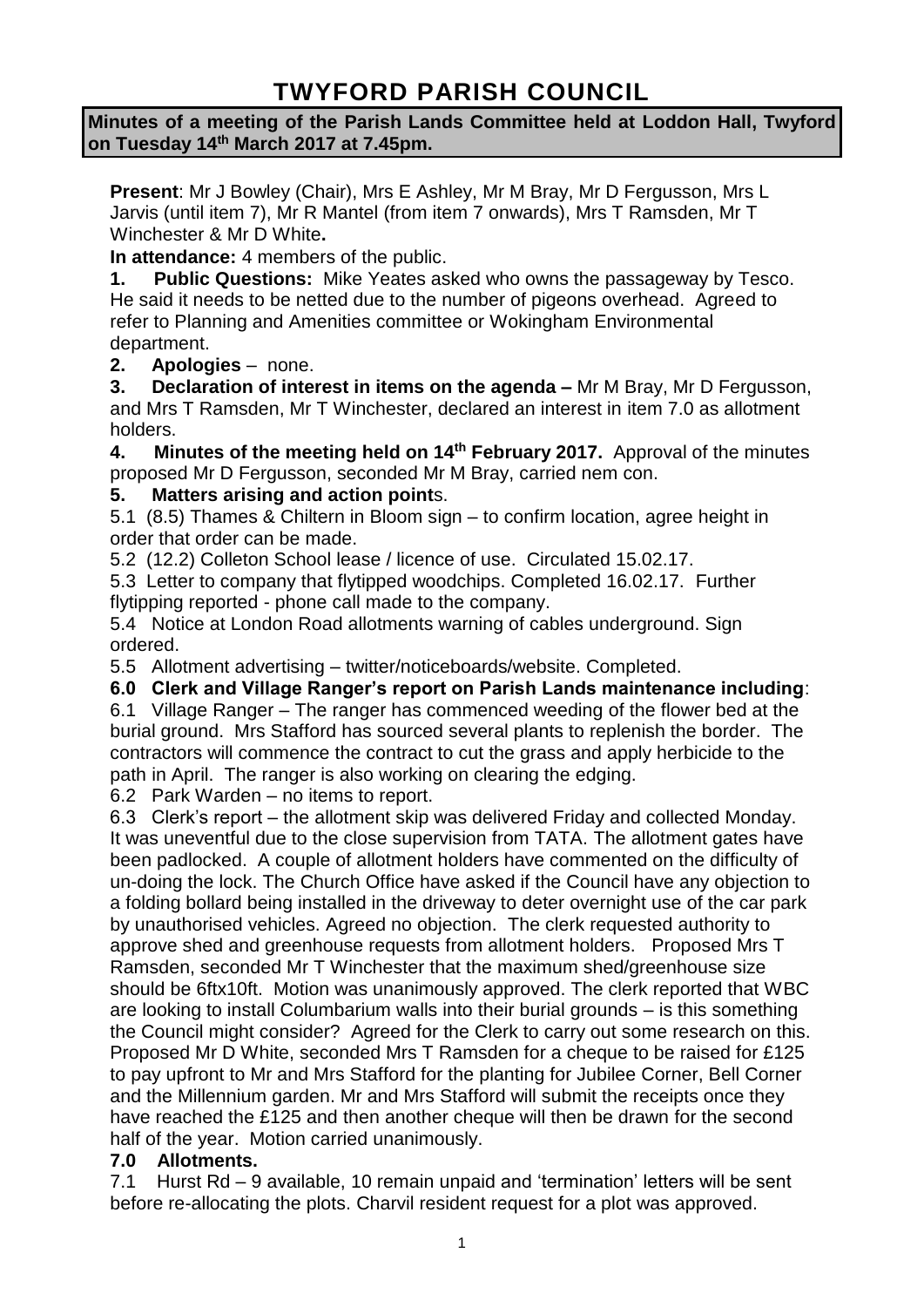7.2 London Rd – none available. No waiting list.

7.3 Hurst Road update on fencing by brook to deter deer – Heras fencing to be ordered.

7.4 Plot holder 90 & 91 – request for the Parish Council prune trees. Agreed for Mr Bowley and the clerk to take a look.

7.5 Hedging – photos circulated.

7.6 Allotment Management: Guidelines

Mrs T Ramsden recommends for TPC to work on draft guidelines along with TATA similar to those drafted by Wargrave Parish Council. A discussion took place. It was agreed for Mrs Ramsden to produce a draft set of guidelines. Clerk to circulate allotment policy information available from SLCC and NALC.

7.7 Vacant Allotment Plots in Twyford: Hurst Residents

Mrs T Ramsden recommends to approach Hurst Parish Council and ask whether residents there on the allotment waiting list would be interested in taking on an allotment in Twyford. If acceptable, rents to be discussed. A discussion took place and it was agreed that although Hurst residents may approach Twyford Parish Council on an individual basis to ask for a plot the Council should not actively advertise allotment availability to other Parishes. TATA should not actively approach other Parishes either. The Council's priority is to have plots available for Twyford residents.

### **8.0 Millennium Garden, Jubilee Corner, Burial Ground & War Memorial.**

8.1 Report on cremations & burials Catherine Mary Green

8.2 Report on memorials Bryan Tate

8.3 Charges for mole catcher – carried forward.

8.4 To consider project to replace edging - burial ground. Agreed to look at the cost difference between paving and log rolls.

8.5 Thames and Chiltern in Bloom sign – to confirm positioning. Mr Starkie agreed to provide a model picture of what the sign might look like.

**9.0 Bell Corner** – no items to report.

# **10.0 KGVR**

10.1 Resident gate access – no items to report.

10.2 Children's play park (toddler side) Quote / 3D plan & feedback in one drive folder – Positive feedback was received from local parents about the plans. Funding has already been agreed through £7,000 S106, £26,000 CIL and the remainder from Capital Funds. Proposed Mr D Fergusson, seconded Mr T Winchester to place the order. Motion carried unanimously.

10.3 Aerial runway wire (sagging) Mr Fergusson reported on the aerial runway. He suggested that rather than purchase the replacement seat and hose the Ranger should use hose pipe to replace the worn tubing over the chain and to purchase a replacement bolt and nut as well as tyre. Mr White expressed concern asking shouldn't the work be carried out by a professional. It was noted that annual risk assessments are carried out on the play equipment and should highlight any issues. 10.4 Request from the Tennis Club on detailed "balance sheet" of ins and outs for

the tennis club since it was agreed to be cost neutral. Agreed for the clerk to respond asking what the Tennis club are trying to understand by requesting this information. 10.5 Skate Park bin – installed.

# **11. Stanlake Meadow.**

11.1 Wildflower area planting- report circulated. Noted.

11.2 Pressure relief valve update – awaiting plumber to change pipes.

11.3 Cricket club agreement – carried forward.

11.4 Twyford Comets - goal post update – carried forward.